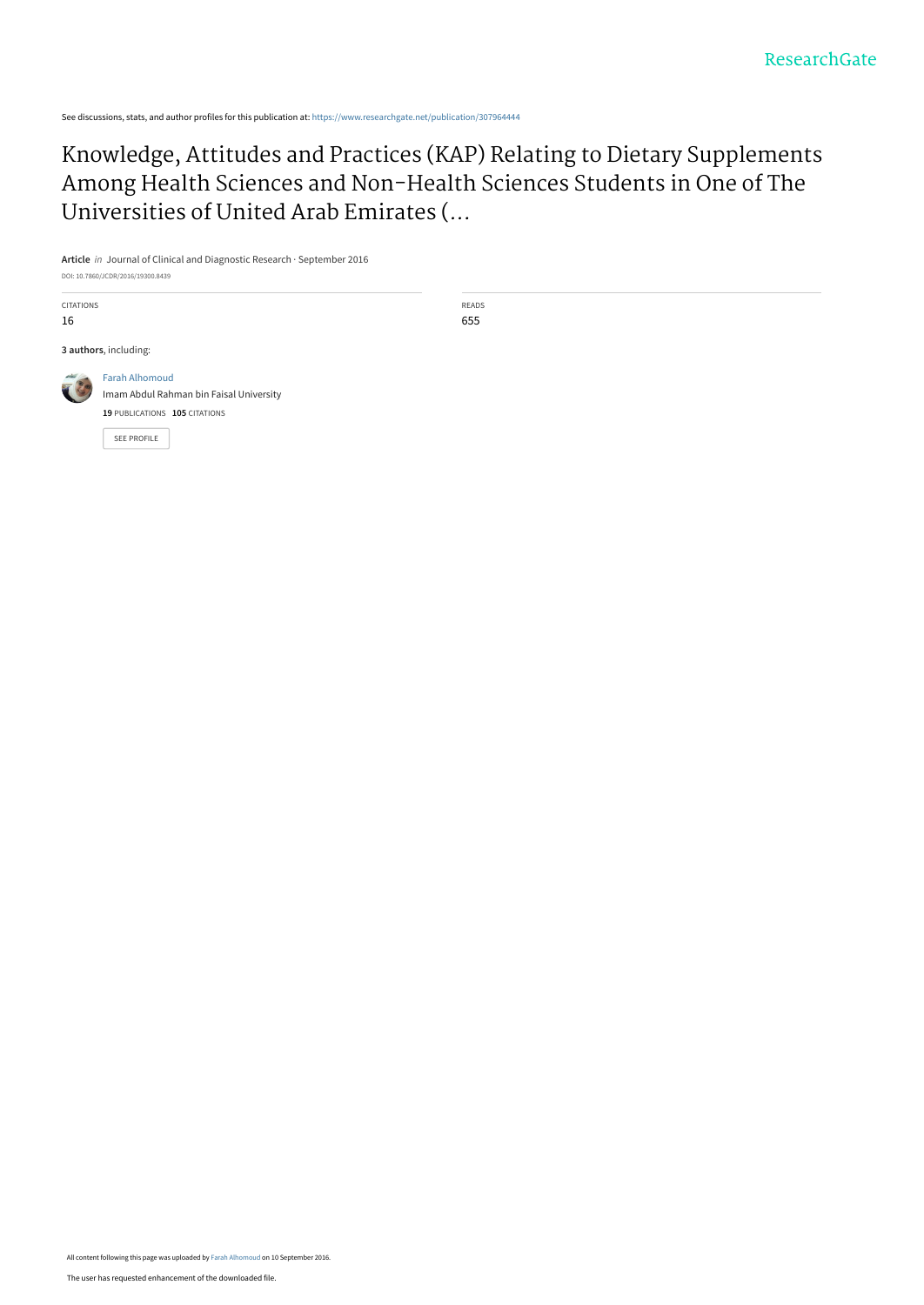Education Section

**Education Section** 

Knowledge, Attitudes and Practices (Kap) Relating to Dietary Supplements Among Health Sciences and Non-Health Sciences Students in One of The Universities of United Arab Emirates (UAE)

FARAH KAIS ALHOMOUD<sup>1</sup>, MOHAMMED BASIL<sup>2</sup>, ANDREY BONDAREV<sup>3</sup>

# **ABSTRACT**

**Introduction:** The use of Dietary Supplements (DS) has increased substantially in the United Arab Emirates (UAE) in recent years, despite the fact that the efficacy and safety of these supplements are not proven yet. In addition, the practices of supplement users in the UAE remain undocumented.

**Aim:** To determine the usage of DS in health sciences and nonhealth sciences students; and to determine their knowledge, attitudes and practices (KAP) regarding these supplements.

**Materials and Methods:** A descriptive, cross-sectional, questionnaire-based study was conducted among university students. Based on the Raosoft online calculator, it was anticipated that the sample of 383 students would enable us to achieve the study objectives. Students were recruited from Ajman University of Science and Technology and identified by the academic staff through students' records. All students who were registered at Ajman University of Science and Technology – including medical (i.e. dental, pharmacy and health sciences) and non-medical colleges (i.e. engineering, business administration, law, information technology, mass communications and humanities) – were invited to participate, after obtaining the approval of the Institutional Ethics Committee (IEC), (during the period of January-February 2015). This study used quantitative method approach. Therefore, data were analysed quantitatively using SPSS version 22.0.

**Results:** More than one-third of participants (39%) were found to consume DS. The most common reasons for consuming supplements were to maintain good health (58,21%) and ensure adequate nutrition (43,15%). Almost two-thirds of participants (65%) perceived that the best way to obtain nutrients is through food and DS together (49%), or DS alone (16%). Therefore, there was a relatively high amount of DS intake among participants in this study. With regard to medical and non-medical students' use of DS, there were no significant differences in the use (p=0.139). However, other findings suggest that there are significant differences in the knowledge of health sciences and non-health sciences students pertaining to the health benefits and safety of these supplements (p<0.001), what they are (p=0.040) and the source of help that should be sought when using them (p<0.001).

**Conclusion:** There is a relatively high prevalence of DS consumption among students, which they reported as using to maintain good health and ensure adequate nutrition. However, findings suggest that there are significant differences in the knowledge of health sciences and non-health sciences students pertaining to the health benefits and safety of these supplements. Therefore, awareness of DS usage and information should be integrated into everyday practice.

## **Introduction**

Dietary Supplements (DS) (e.g., vitamin, mineral, herbs or other botanical, amino acid, etc.,) were defined by the Dietary Supplement Health and Education Act (DSHEA) of 1994. They include a wide array of non-food, non-drug substances intended to supplement the diet, but are not intended to treat diseases or disorders of the human body [1]. DSs make up \$152 billion of the world market [2]. In the United Arab Emirates (UAE), they are expected to continue growing and to have a value of 7% by 2019, at constant 2014 prices [3]. The increase in demand for DS in the UAE has been attributed to various reasons, including government information campaigns with a high level of media attention, which continues to have a positive impact on DS consumption [3]. In addition, DSs usage may help in enhancing performance, improving health, preventing nutritional deficiencies, boosting immunity and reducing stress [4-6]. However, the exact benefits of nutritional supplements are still not well established [7-9]. The reason for this

## **Keywords:** Information, Use, Vitamins

is that manufacturers do not have to prove the efficacy and safety of a dietary supplement to the Food and Drug Administration (FDA) before it is produced, sold, or marketed [10]. Consequently, there are many untested products in the market place. Moreover, various potential risks have been described when using DS in high doses or without medical supervision, especially because they can be purchased without a prescription [11]. Given the increasing prevalence of DS and prescription as well as Over-the-Counter (OTC) medication usage among consumers, healthcare providers and health educators have expressed concerns regarding the potential for drug-supplement interactions as well as other safety concerns [12,13].

Healthcare providers including practitioners, pharmacists, nurses and Health Sciences Students (HSSs) can widely influence the public's belief and practices regarding health and medicines, and they can advise individuals regarding the usage of DS and the effects of those supplements on health [14,15]. Since it is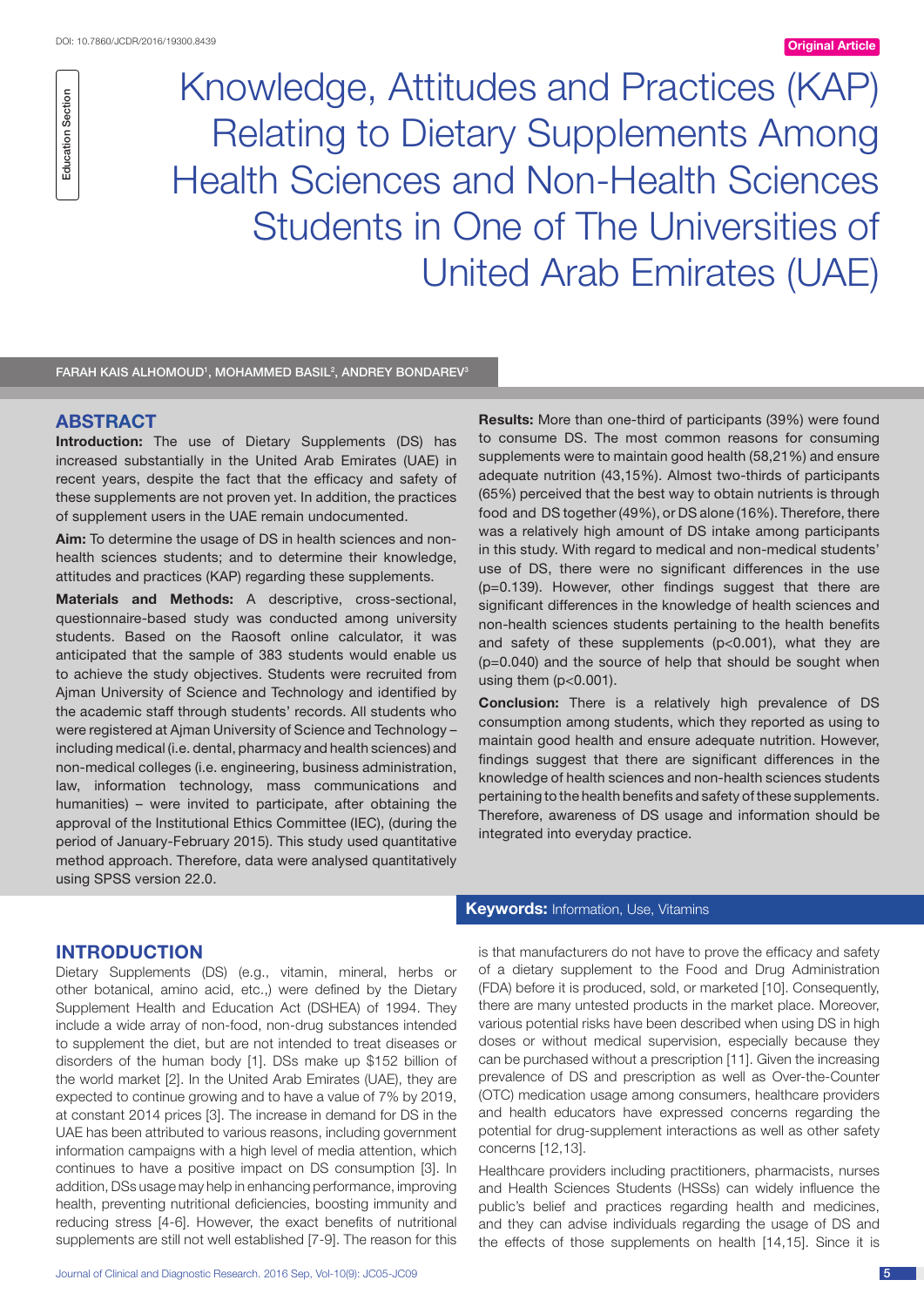believed that the health behaviour of HSSs will be reflected in their attitude while counselling patients regarding diet and nutrition, it is important to collect their DS use data [16,17]. Little is known about supplement users and their dietary behaviour in the Middle East [18,19], and the practices of individuals in the UAE remain undocumented. Therefore, the aim of this study was to determine the prevalence of usage, Knowledge, Attitudes and Practices (KAP) towards DS among university students and their relationship with two selected courses (health sciences and non-health sciences courses).

# **Materials and Methods**

A descriptive, cross-sectional, questionnaire-based study was conducted among university students during Jan-Feb 2015. Students were recruited from Ajman University of Science and Technology and identified by the academic staff through students' records. All students who were registered at Ajman University of Science and Technology – including medical (i.e. dental, pharmacy and health sciences) and non-medical colleges (i.e. engineering, business administration, law, information technology, mass communications and humanities) – were invited to participate. Ajman University of Science and Technology was founded in 1988 and it has two campuses, one in Ajman and the other in Fujairah. It serves around 5,000 students from all over the UAE.

The sample size was measured using the Raosoft online calculator (Raosoft) [20]. Raosoft online calculator is designed specifically for population surveys to calculate the sample size and determine how many responses are needed, to meet the desired confidence level with the margin of error (usually 5%). Therefore, it is highly recommended to be used for such study with the consideration of the population size [21,22]. The total population of students in UAE is approximately 98,000 [23]. Therefore, in order to achieve a confidence level of 95% and a 5% margin of error, a minimum sample size of 383 was required. However, a total of only 280 students agreed to take part and were requested to fill in the questionnaire form after the importance of the study and their contribution to it was explained. They were also asked to sign a consent form if they wished to participate in the study. A sample of 280 students would provide a confidence level of 90% and a 5.85% margin of error which may not fully affect the power of the study.

Regarding questionnaire validity and reliability, a structured questionnaire was developed after a thorough literature review, which was conducted initially by the chief investigator and research papers were shortlisted for further discussion among the research team. All the views, thoughts and concerns on the proposed study were taken into consideration during the design phase. This also involved a face and content validity of the quality assessment tool to ensure that the questionnaire was reflective of the practice in the UAE. An initial draft of the questionnaire was designed after the research team had reviewed all the selected papers comprehensively [19,24,25]. Individual survey items were reviewed by a group of college pharmacy faculty members and consensus was reached regarding the clarity and importance of each item. The validation process was further expanded by piloting the questionnaire with four students who met the eligibility criteria and were not aware of this study. Additional comments were utilised to further refine the instrument. The questionnaire was divided into two sections; it included items related to participants' characteristics and 11 items assessing consumers' knowledge, attitudes and practices related to DS:

1. Personal data, including age, gender, nationality, and college.

2. Knowledge, attitudes and practices about DS.

The second section of the survey was trichotomous. The questions were yes/no/I do not know type questions and were divided into 3 points; yes =1, no =2, I do not know =3. The scoring was calculated as the total number of yes, no, I do not know responses and then the percentage of scores was measured in the two groups.

# **Statistical Analysis**

Data were analysed using SPSS version 22.0. A chi-square test for independence was used to detect relationships between group inclusion (medical and non-medical students) and their KAP towards DS; results for categorical variables are presented as N (%). Linear regression was conducted to determine the odds of using supplements, by groups. Odds ratios for using supplements compare those who responded "Yes, we use it" to those who responded either "No, we do not use it" or "Don't Know". An alpha level of 0.05 was set to denote statistical significance.

# **Results**

#### **Students' Characteristics**

The mean age of the 280 participants was 21 years (SD=  $\pm$ 4). The age categories were also defined with intervals equal to 5 years (e.g. 16-20 years old). An equivalent number of participants from each gender (Male=140 and Female=140) were included (see [Table/Fig-1]). There were almost twice as many non-health sciences students (N=182) as health sciences students (N=98).

| <b>Parameter</b>                                                   | N(%         |  |  |  |
|--------------------------------------------------------------------|-------------|--|--|--|
| Age categories (Year)                                              |             |  |  |  |
| 16-20                                                              | 138 (49.2%) |  |  |  |
| $21 - 25$                                                          | 121 (43.3%) |  |  |  |
| Above 25                                                           | 21 (7.5%)   |  |  |  |
| Gender                                                             |             |  |  |  |
| Male                                                               | 140 (50%)   |  |  |  |
| Female                                                             | 140 (50%)   |  |  |  |
| Course                                                             |             |  |  |  |
| Health sciences courses                                            | 98 (35%)    |  |  |  |
| Non-health sciences courses                                        | 182 (65%)   |  |  |  |
| Ethnicity                                                          |             |  |  |  |
| Arabs                                                              | 269 (96%)   |  |  |  |
| Others                                                             | 11 (4%)     |  |  |  |
| <b>[Table/Fig-1]:</b> Characteristics of the participants (N=280). |             |  |  |  |

### **Usage and Sources of DS Information**

More than one-third of participants (N=108; 39%) were found to be using DS. Among 108 supplement users, it was found that most were non-medical students (N=74), female (N=59) and aged under 20 (N=55). There was no significant difference between groups of medical and non-medical students regarding the use of DS (p=0.193). Of these 108, two-thirds (69%) were found to be taking these supplements on a daily basis. However, nonmedical students had significantly less information about what these supplements were (p=0.040) and were less likely to attend a health campaign or workshop on DS (p=0.006). In addition, nonmedical students were found to be less likely to seek help from healthcare providers when using these supplements (p<0.001). This may be because they were more likely to think that these supplements are safe (p<0.001), and do not cause interactions (p=0.039) [Table/Fig-2].

The most common source of information to which subjects referred for DS information was healthcare providers followed by the internet, TV/journal advertisements, relatives/friends, signs/posters in an educational institute and product information leaflets. Considered together, both groups considered healthcare professionals to be the primary and the most trusted source of information (62%), and there was no significant difference between groups (p=0.475). However, there were marked differences in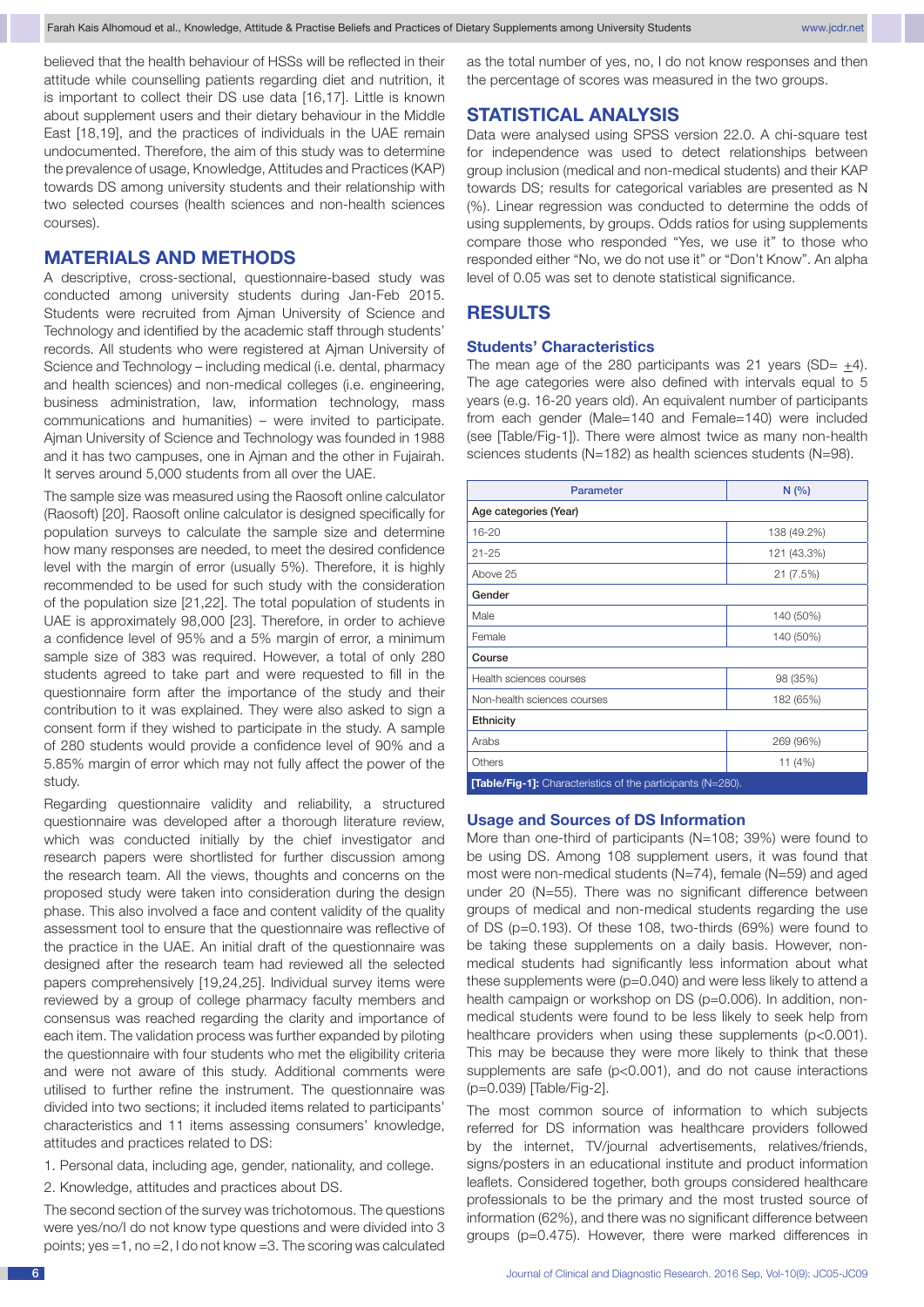other sources of DS information consulted between medical and non-medical students (p=0.006). For example, those in medical schools relied more heavily on DS leaflets compared to nonmedical school students (p=0.001), while those in non-medical schools relied more on friends'/relatives' advice (p=0.100) [Table/Fig-3].

Most participants (N=137) perceived that the best way to obtain nutrients is through food and supplements together. However, some participants (N=45) believed that supplements are the best way to obtain the nutrients they need; these were mostly non-medical students (N=32) compared to 13 medical students. Overall, respondents agreed that the most common reasons for consuming DS were to maintain good health (N=58), ensure adequate nutrition and fill a nutrition gap (N=43). The majority felt that all the factors in [Table/Fig-4] together were important reasons

| <b>Serial</b><br>number | <b>Questions</b>                                                                                                            | <b>Total</b><br>students<br>280 (%)             | <b>Medical</b><br>students<br>80 (%) | Non-medical<br>students<br>200 (%)                                           | p-value <sup>a</sup> |
|-------------------------|-----------------------------------------------------------------------------------------------------------------------------|-------------------------------------------------|--------------------------------------|------------------------------------------------------------------------------|----------------------|
| 1                       | Do you know what dietary supplements are? <sup>b</sup>                                                                      |                                                 |                                      |                                                                              |                      |
| Yes                     |                                                                                                                             | 238 (85%)<br>74 (93%)                           |                                      | 164 (82%)                                                                    | $0.040*$             |
| <b>No</b>               |                                                                                                                             | 31 (11%)                                        | 6(7%)                                | 25 (13%)                                                                     |                      |
| Do Not Know             |                                                                                                                             | 11 (4%)                                         | $\Omega$                             | 11 (5%)                                                                      |                      |
| $\overline{2}$          | Have you attended any Health campaign/workshop on dietary<br>supplement? <sup>b</sup>                                       |                                                 |                                      |                                                                              |                      |
| Yes                     |                                                                                                                             | 98 (35%)                                        | 38 (48%)                             | 60 (30%)                                                                     | $0.006*$             |
| No                      |                                                                                                                             | 182 (65%)                                       | 42 (52%)                             | 140 (70%)                                                                    |                      |
| Do Not Know             |                                                                                                                             | $\Omega$                                        | 0                                    | 0                                                                            |                      |
| 3                       |                                                                                                                             | Do you use any dietary supplement? <sup>b</sup> |                                      |                                                                              |                      |
| Yes                     |                                                                                                                             | 108 (39%)                                       | 34 (43%)                             | 74 (37%)                                                                     | 0.193                |
| No.                     |                                                                                                                             | 165 (59%)                                       | 46 (75%)                             | 119 (60%)                                                                    |                      |
| Do Not Know             |                                                                                                                             | 7(2%)                                           | $\Omega$                             | 7 (3%)                                                                       |                      |
| 4                       | I always look for a professional medical help, when taking dietary<br>supplement? <sup>b</sup>                              |                                                 |                                      |                                                                              |                      |
| Yes                     |                                                                                                                             | 147 (53%)                                       | 59 (38%)                             |                                                                              | $< 0.001*$           |
| <b>No</b>               |                                                                                                                             | 113 (40%)                                       | 17 (21%)                             | 96 (48%)                                                                     |                      |
| Do Not Know             |                                                                                                                             | 20 (7%)                                         | 4(5%)                                | 16 (8%)                                                                      |                      |
| 5                       |                                                                                                                             |                                                 |                                      | Do you think the use of nutritional supplements is always safe? <sup>b</sup> |                      |
| Yes                     |                                                                                                                             | 30 (11%)                                        | 4(5%)                                | 26 (13%)                                                                     | $< 0.001*$           |
| <b>No</b>               | 197 (70%)<br>71 (89%)                                                                                                       |                                                 |                                      | 126 (63%)                                                                    |                      |
| Do Not Know             |                                                                                                                             | 53 (20%)                                        | 5(6%)                                | 48 (24%)                                                                     |                      |
| 6                       | Do you think that taking a drug, food or drinks with the dietary<br>supplement might interact with each other? <sup>b</sup> |                                                 |                                      |                                                                              |                      |
| Yes                     |                                                                                                                             | 135 (48%)                                       | 47 (59%)                             | 88 (44%)                                                                     | $0.039*$             |
| <b>No</b>               |                                                                                                                             | 63 (23%)<br>11 (14%)<br>52 (26%)                |                                      |                                                                              |                      |
| Do Not Know             | 60 (30%)<br>82 (29%)<br>22 (27%)                                                                                            |                                                 |                                      |                                                                              |                      |

**[Table/Fig-2]:** Questionnaire used to determine knowledge, attitudes and practices of study participants regarding dietary supplements.

<sup>a</sup> Compares Medical and non-medical students.<br><sup>b</sup> Categorical variables expressed as n (%).

es statistical significance p  $<$  0.05

| <b>SN</b>                                                                                                  | Questions                                   | <b>Total</b><br>students<br>280(%) | <b>Medical</b><br>major<br>80(%) | Non-medical<br>major<br>200(%) | p-value <sup>a</sup> |
|------------------------------------------------------------------------------------------------------------|---------------------------------------------|------------------------------------|----------------------------------|--------------------------------|----------------------|
| 1                                                                                                          | Healthcare professionals                    | 174 (62%)                          | 49 (62%)                         | 125 (62%)                      | 0.475                |
| $\mathfrak{p}$                                                                                             | Internet                                    | 39 (14%)                           | 10 (13%)                         | 29 (15%)                       | 0.411                |
| 3                                                                                                          | Product information<br>leaflets             | 12 (4%)                            | $9(11\%)$                        | 3(2%)                          | $0.001*$             |
| $\overline{4}$                                                                                             | Signs poster in an<br>educational institute | 13 (5%)                            | $9(11\%)$                        | 11 (12%)                       | 0.229                |
| 5                                                                                                          | Friends and relatives                       | 21 (7.5%)                          | 3(3%)                            | 18 (9%)                        | 0.100                |
| 6                                                                                                          | TV or journal<br>advertisements             | 21 (7.5%)                          | 7(9%)                            | 14 (7%)                        | 0.390                |
| <b>[Table/Fig-3]:</b> Sources of dietary supplements information for medical and non-<br>medical students. |                                             |                                    |                                  |                                |                      |

s Medical and non-medical students tes statistical significance  $p < 0.05$ 

a

| <b>Serial</b><br>number                                                                                                                              | <b>Reasons</b>                                      | <b>Medical</b><br>major<br>80(%) | Non-medical<br>major<br>200(%) | <b>Total</b><br>280(%) |
|------------------------------------------------------------------------------------------------------------------------------------------------------|-----------------------------------------------------|----------------------------------|--------------------------------|------------------------|
| 1                                                                                                                                                    | All below factors together                          | 25 (31%)                         | 73 (37%)                       | 98 (35%)               |
| $\overline{2}$                                                                                                                                       | Maintain good health                                | 19 (24%)                         | 39 (19%)                       | 58 (21%)               |
| 3                                                                                                                                                    | Ensure adequate nutrition and<br>fill nutrition gap | 15 (19%)                         | 28 (14%)                       | 43 (15%)               |
| $\overline{4}$                                                                                                                                       | Treat minor illnesses                               | 7(9%)                            | 21 (10.5%)                     | 28 (10%)               |
| 5                                                                                                                                                    | Meet increased energy<br>demands of the body        | 9(11%)                           | 18 (9%)                        | 27 (10%)               |
| 6                                                                                                                                                    | Prophylaxis to prevent<br>diseases                  | 5(6%)                            | 21 (10.5%)                     | 26 (9%)                |
| $\mathbf{F}$ to be a $\mathbf{F}$ to a $\mathbf{A}$ . The second form construction of the second second and a $\mathbf{A}$ to $\mathbf{A}\mathbf{A}$ |                                                     |                                  |                                |                        |

**[Table/Fig-4]:** R

| Sample (N=280)b,c                                                                                                                                                                                                                                                                | Any<br>supplement<br><b>use</b> | <b>None</b><br>users | Do not<br>know | Odds ratio,<br>adjusted (95% CI) <sup>a</sup> |  |  |
|----------------------------------------------------------------------------------------------------------------------------------------------------------------------------------------------------------------------------------------------------------------------------------|---------------------------------|----------------------|----------------|-----------------------------------------------|--|--|
| Medical students                                                                                                                                                                                                                                                                 | 34 (43%)                        | 46 (75%)             | None           | Ref                                           |  |  |
| Non-medical students                                                                                                                                                                                                                                                             | 74 (37%)                        | 119 (60%)            | 7(3%)          | $0.077$ ( $-0.048$ , $0.228$ )                |  |  |
| <b>[Table/Fig-5]:</b> Supplement use by medical and non-medical students.<br><sup>a</sup> Adjusted odds ratios controlled for all independent variables.<br><sup>b</sup> Data expressed as n(%).<br><sup>c</sup> n may vary between variables due to missing or incomplete data. |                                 |                      |                |                                               |  |  |

for taking DS (N=98). The reasons for conserving DS are presented in [Table/Fig-4].

Responses to the question "Do you use any dietary supplement?" were not significantly different between the two groups of participants (adjusted: 0.077 (-0.048, 0.228) for medical to nonmedical students;  $p = 0.200$ ) [Table/Fig-5].

The majority of respondents (N=249; 89%) reported purchasing DS from pharmacies, whereas 15 participants (5%) purchased them from health club stores, followed by supermarkets (3%) and other stores (3%).

## **Discussion**

To the best of our knowledge, this is the only study till date in the Middle East, reporting DS use in individuals among the medical & non-medical students. Additionally, this study sought to better quantify frequency of concomitant use of supplements, an important area of ongoing clinical concern. This study also assessed consumers' preferences related to information sources consulted, as well as consumers' KAP regarding DS.

This study revealed that the prevalence of DS consumption among university students in the UAE is 39%. As a result, it shows that DS use by university students is a common practice. This relatively high prevalence of DS consumption may be because, the beliefs about the need for supplement use are widespread. The DS use is expected to continue growing in the UAE, as reported by the Nationally Country report data in 2015 [3]. This study's findings were consistent with three previous studies conducted in developing countries among university students (i.e. Jordan, Malaysia and India) [26-28], in which almost half of the sample population were DS users (≤50%). However, this is lower prevalence among students in a developed country such as the United States, with the rate varying from 55-65% [29,30]. This 39% can be justified by the fact that UAE residents still commonly maintain a diet that is low in nutrients and high in starch and fat, which results in health problems [31]. As a result of the increasing number of DS consumers in the UAE, it is suggested that the criteria used to evaluate DS for inclusion in health-system formularies should be as rigorous as those established for non-prescription drugs, as the self-administered use of DS may increase patients' risk of developing an adverse reaction. In addition, awareness of dietary supplement use should be integrated into everyday practice. For example, in this study almost two-thirds of participants (65%) perceived that the best way to obtain nutrients is through food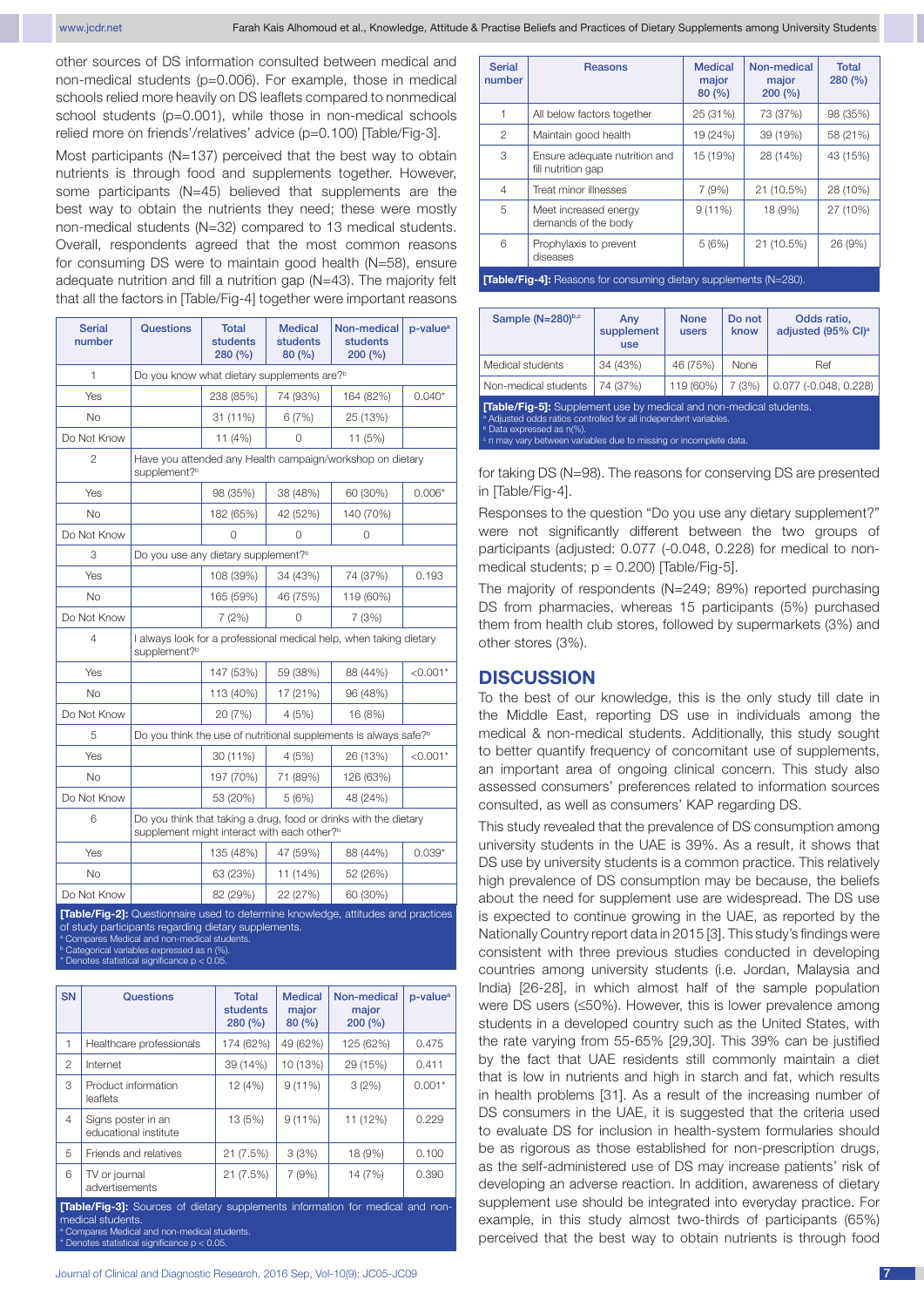and DS together, or DS alone. Participants thought that the use of DS was important to maintain good health (58,21%) and ensure adequate nutrition (43,15%). Similar findings were reported in studies by Al-Naggar et al., Suleiman et al., and Sharma et al., [26- 28]. It is important that users get the message that DS are intended to supplement food but are not substitutes for a healthy diet and lifestyle to maintain good health and ensure adequate nutrition. Moreover, supplements cannot replace medication or therapy to treat a medical condition. A supplement alone will not necessarily cure or treat a medical condition. It is also worth mentioning that not all supplements are beneficial, especially when taken in combination with other medications or in case of overdosage.

This study revealed that the most common sources of obtaining information on DS were healthcare professionals, followed by the internet and TV/journal advertisements, which was in concordance with the findings of other studies [26,28]. Being the most trusted source of information, healthcare professionals' awareness of and ability to pose relevant questions and provide information to users about the use of DS should be enhanced. In addition, DS users should be directed by healthcare professionals to credible sources of information, and instructed on how to evaluate DS use and report an adverse event. Moreover, DS users should start with a little education on DS from a trusted, reliable, evidence-based information source such as physicians or pharmacists rather than seeking information from less reliable and easily accessible source such as TV adverts or the internet.

As for the type of faculty, there were no significant differences between the mean of those from a medical/health sciences background versus those from a non-medical background in terms of DS usage (p =0.139). However, other findings suggest that there are significant differences in the knowledge of health sciences and non-health sciences students pertaining to the health benefits and safety of these supplements, what they are and the source of information and help which should be sought when using them. This difference may be because students from health sciences faculties have better knowledge regarding nutrition and DS than those who are not from health sciences faculties. Similar findings have been reported in other studies [26,32]. Therefore, there is an urgent need to provide university students, especially those from a non-medical background, with education and access to scientific and unbiased information to avoid risks.

## **Limitation**

This survey has some limitations. First, it was a cross-sectional study and therefore it gave only a snapshot of participants' KAP relating to DS at the time of the survey. Another limitation of this study is the study population, which was not equally distributed, as there were a large number of non-medical students as compared to medical ones. Finally, careful attention is required before coming to a conclusion due to achieving a smaller sample than what it was estimated which may yield imprecise outcomes.

## **Conclusion**

There is a relatively high prevalence of DS consumption among students, which they use to maintain good health and ensure adequate nutrition. However, findings suggest that there are significant differences in the knowledge of health sciences and non-health sciences students pertaining to the health benefits and safety of these supplements, what they are and the source of information and help which should be sought when using them. Therefore, awareness of dietary supplement use and information should be integrated into everyday practice. There is a continuing need for DS consumers to be educated to better determine the appropriate use of dietary supplements. The UAE government and the local media should make attempts to draw attention to these issues, taking steps to boost public awareness of the potential for adverse effects and supplement-drug interactions and the importance of maintaining a healthy diet.

# **Acknowledgements**

We thank Dr. Faten Alhomoud for her assistance in proofreading and editing the article, which helped the readability of our work.

## **References**

- [1] Dietary Supplement Health and Education Act. Pub L No. 103-417,108 Stat 4325 (codified at 21 USC: 301 [1994]).
- [2] Ritz BW and Gardner EM. Introduction. In: Fulop T, *i* Franceschi C. *i* Hirokawa K. Handbook on Immunosenescence: basic understanding and clinical applications. New York: Springer; 2009.
- [3] Country report. Vitamins and Dietary Supplements in the United Arab Emirates. http://www.euromonitor.com/vitamins-and-dietary-supplements-in-the-unitedarab-emirates/report. Published June 2015. Accessed December 2015.
- [4] Froiland K, Koszewski W, Hingst J, et al. Nutritional supplement use among college athletes and their sources of information. *Int J Sport Nutr Exerc Metab*. 2004;1:104-20.
- [5] Kristiansen M, Levy-Milne R, Barr S, et al. Dietary supplement use by varsity athletes at a Canadian University. *Int J Sport Nutr Exerc Metab.* 2005;2:195-210.
- [6] Erdman KA, Fung TS, and Reimer RA. Influence of performance level on dietary supplementation in elite Canadian athletes. *Med Sci Sports Exerc*. 2006;2:349–56.
- [7] Lukaski HC. Vitamin andmineral status: effects on physical performance. *Nutrition*. 2004;8:632–44.
- [8] Huang SH, Johnson K, Pipe LA. The use of dietary supplements and medications by Canadian athletes at the Atlanta and Sydney olympic games. *Clin J Sport Med*. 2006;1:27–33.
- [9] Volpe SL. Micronutrient requirements for athletes. *Clin J Sport Med*. 2007;1:119– 30.
- [10] US Food and Drug Administration (FDA) [online]. US Food and Drug Association: Dietary Supplements. Silver Springs, MD; 2012. http://www.fda.gov/Food/ DietarySupplements/default.htm. Accessed November 2015.
- [11] Schwenk TL, Costley CD. When food becomes a drug: nonanabolic nutritional supplement use in athletes. *Am J Sports Med*. 2002;6:907–16.
- [12] Palmer ME, Haller C, McKinney PE, et al. Adverse events associated with dietary supplements: an observational study. *Lancet*. 2003;361:101-06.
- [13] De Smet PA. Health risks of herbal remedies: an update. *Clin Pharmacol Ther*. 2004;76:1-17.
- [14] Gardiner P, Woods C, Kemper KJ. Dietary supplement use among health care professionals enrolled in an online curriculum on herbs and dietary supplements. *BMC Complement Altern Med*. 2006;6:21.
- [15] Teng CL, Tey KK, Lim PH, et al. Dietary supplements: usage and opinions among health sciences students. *International e-Journal of Science, Medicine and Education*. 2008;2:302.
- [16] Spencer EH, Bendich A, Frank E. Vitamin and mineral supplement use among us medical students: a longitudinal study. *J Am Diet Assoc,* 2006; 106: 1975- 1983.
- [17] Spencer EH, Frank E, Elon LK, et al. Predictors of nutrition counsellingbehaviours and attitudes among US medical students. *Am J Clin Nutr*. 2006;84:655-62.
- [18] Gannagé-Yared M, Chemali R, Sfeir C, et al. Dietary calcium and vitamin D intake in an adult Middle Eastern population: Food sources and relation to lifestyle and PTH. *Int J Vitam Nutr Res*. 2005;4:281-89.
- [19] Loya AM, González-Stuart A, Rivera JO, Prevalence of polypharmacy, polyherbacy, nutritional supplements use and potential product interactions among older adults living on the United States-Mexico border: a descriptive, questionnaire-based study. *Drugs Aging*. 2009;26:423-36.
- [20] Raosoft sample size calculator. Raosoft, Inc. http://www.raosoft.com/samplesize. html. accessed November 2015.
- [21] Meysamie A, Taee F, Mohammadi-Vajari M, et al. Sample size calculation on web, can we rely on the results? *J Stats Med Inf.* 2014; doi: 10.7243/2053- 7662-2-3.
- [22] McCrum-Gardner E. Sample size and power calculations made simple. *Int J Ther Rehabil*. 2010;1:10-14.
- [23] Alhalwachi S. Education Zone ICEF Dubai 2015. UAE the Education System and Study Abroad Trends. [Cited 2015 Jun 29]. Available from: http://www.icef.com/ wpcontent/uploads/seminarprogramme/2015/dubai\_\_prov\_\_1600\_\_Suad-Alhalwachi\_UAE---The-Education-System and-Study-Abroad Trends.pdf. Accessed November 2015.
- [24] Snyder FJ, Dundas ML, Kirkpatrick C, et al. Use and safety perceptions regarding herbal supplements: a study of older persons in southeast Idaho. *J Nutr Elder.* 2009;28:81-95.
- [25] Owens C, Toone T, Steed-Ivie M, A Survey of Dietary Supplement Knowledge, Attitudes, and Use in a Rural Population. *J Nutr Food Sci*. 2014;5:1-5.
- [26] Al-Naggar RA, Chen R. Prevalence of vitamin-mineral supplements use and associated factors among young Malaysians. *Asian Pacific J Cancer Prev.* 2011;12:1023-29.
- [27] Suleiman AA, Albogai OK, Yasein N, et al. Prevalence of vitamin-mineral supplement use among Jordan university students. *Saudi Med J*. 2008;29:1326- 31.
- [28] Sharma A, Adiga S, Ashok M. Knowledge, Attitude and Practices Related to Dietary Supplements and Micronutrients in Health Sciences Students. *J Clin Diagn Res*. 2014;8:HC10-HC13.